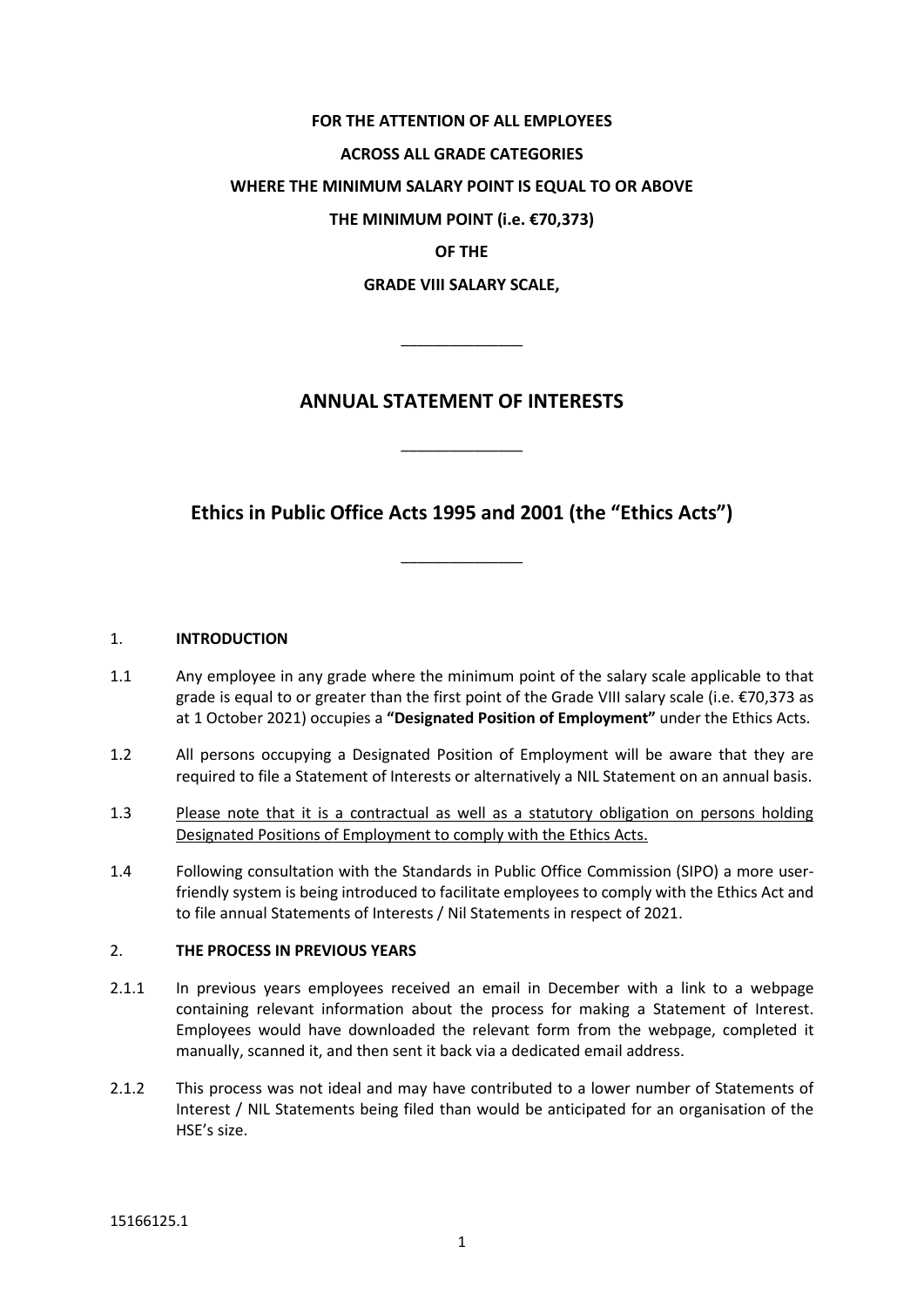## 3. **ELECTRONIC FILING**

- 3.1 The HSE is now putting in place a **digital solution** in respect of annual Statements of Interests and also in respect of NIL Statements.
- 3.2 Employees will be able to complete their annual Statement of Interest / NIL Statement forms electronically, to sign the forms electronically using digital signature technology, (DocuSign) and to file/submit their statement thereafter.
- 3.3 The new electronic filing system utilises encryption software to ensure confidentiality. It is much more user-friendly, and it will support employees' and the HSE's **mutual legal obligations** to comply with the Ethics Acts.

## 4. **THE ETHICS ACTS: WHAT IS A STATEMENT OF INTEREST?**

- 4.1 A Statement of Interest is a statement, which outlines:
	- (a) the interests of the employee; and / or
	- (b) the interests of which the employee has actual knowledge of his or her spouse or civil partner or a child of the employee or of his or her spouse,

which **could materially influence an employee in, or in relation to, the performance of the employee's official functions.**

## 5. **WHAT DOES THIS MEAN FOR ME?**

- 5.1 The Standards in Public Office Commission has provided guidelines for employees in relation to interests that must be disclosed. You should read the guidance carefully, which may be accessed here: [https://www.sipo.ie/acts-and-codes/guidelines/public-servants/1.10.21-PS-](https://www.sipo.ie/acts-and-codes/guidelines/public-servants/1.10.21-PS-Guidelines-10th-edition-English-updated-October-2021.pdf#page=45)[Guidelines-10th-edition-English-updated-October-2021.pdf#page=45](https://www.sipo.ie/acts-and-codes/guidelines/public-servants/1.10.21-PS-Guidelines-10th-edition-English-updated-October-2021.pdf#page=45)
- 5.2 Having read the guidance as it relates to your own circumstances you must come to a decision about whether you need to file a Statement of Interest or alternatively file a NIL Statement.

## 5.3 **DO I HAVE AN INTEREST THAT COULD MATERIALLY INFLUENCE ME IN THE PERFORMANCE OF MY OFFICIAL FUNCTIONS?**

- 5.4 In order to come to arrive at an answer to this question you must think carefully about your official role and responsibilities and consider whether any private interests that you have (or those of your spouse, civil partner, or child) have the potential to **"materially influence"** you in the way that you perform your official functions.
- 5.5 If you are unsure, you are also entitled to seek advice from the SIPO Commission in relation to any provision of the Ethics Acts as they relate to you, or in relation to the guidelines published by the SIPO Commission. Any such queries can be emailed to[: sipo@sipo.gov.ie.](mailto:sipo@sipo.gov.ie)
- 5.6 By way of example, if an employee<sup>[1](#page-1-0)</sup> provides goods or services (whether on their own account, or as an employee of a third-party organisation or through a company structure) to

-

<span id="page-1-0"></span><sup>&</sup>lt;sup>1</sup> Employees must, in the example above also assess the potential for "material influence" in the context of any goods and services provided by their spouse, civil partner, child and/or child of their spouse or civil partner of which they have actual knowledge.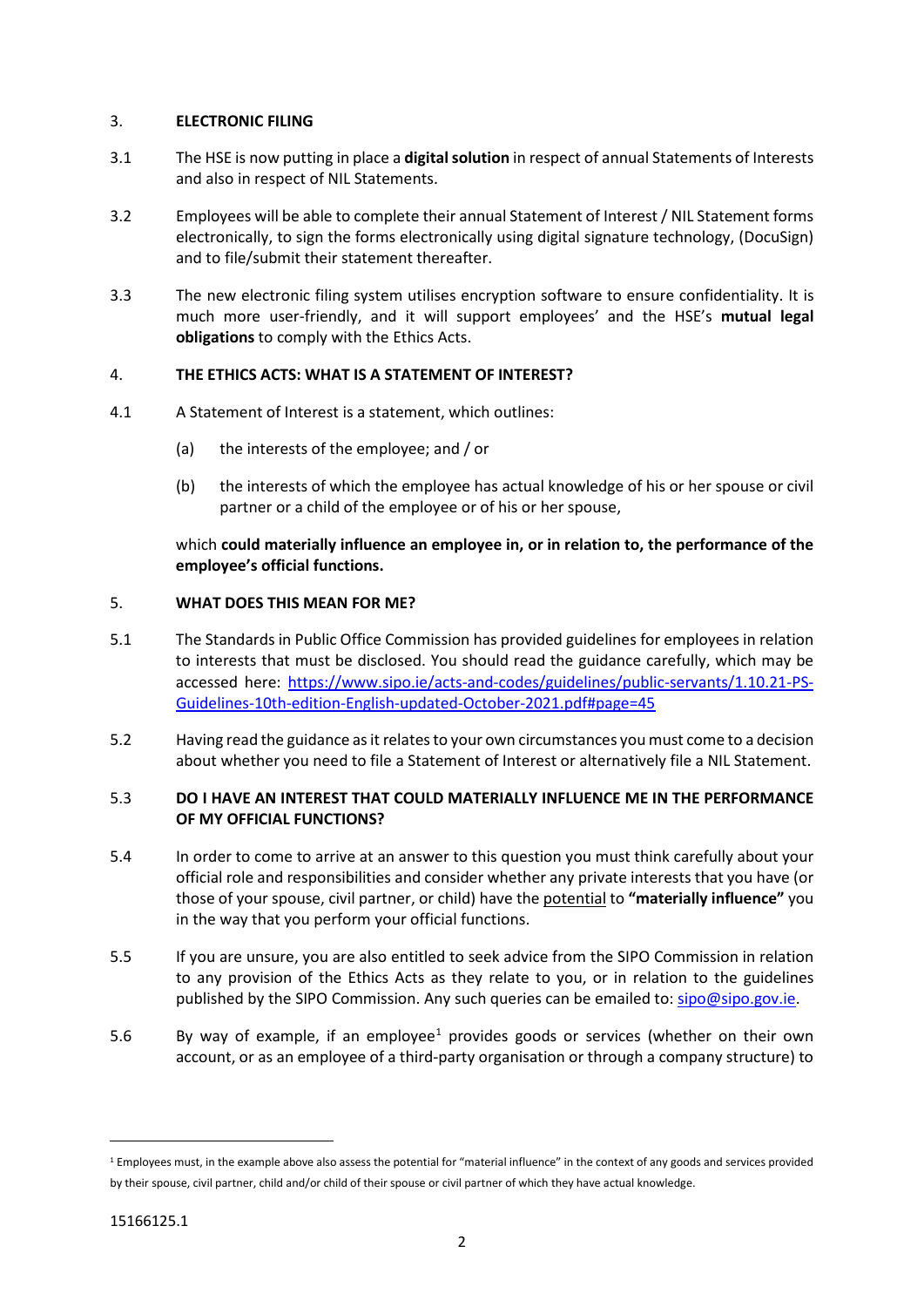clients of the HSE,<sup>[2](#page-2-0)</sup> (e.g. patients) or intends to sell goods and/or services directly to the HSE, then any such interest(s) may be disclosable, and that employee may need to disclose this interest on his or her Annual Statement of Interest.

## 6. **WHAT IS A STATEMENT OF NIL INTEREST?**

- 6.1 A statement of NIL interests is a statement either that (a) the employee has no interests to disclose; or (b) the employee is satisfied that any interests he or she may have **could not** materially influence him or her in the performance of their functions.
- 6.2 For example, if an employee,<sup>[3](#page-2-1)</sup> outside of his or her employment relationship with the HSE, provides goods or services (whether on their own account, or as an employee of a third-party organisation or through a company structure) but is not and will not be selling to the HSE<sup>[4](#page-2-2)</sup>, and this commitment will not otherwise materially influence the employee in the performance of their official functions, then the Employee may not be required to file an annual statement in respect of that interest. The employee may instead decide to file a NIL Statement.
- 6.3 In summary, where either of the scenarios outlined at paragraph 6.1 above applies, employees are required by the HSE to file a NIL statement of interest.

## 7. **BY WHEN SHOULD THE STATEMENT OF INTEREST / NIL STATEMENT BE FILED AND IN RESPECT OF WHAT PERIOD OF TIME?**

- 7.1 The Statement of Interest / Nil Statement relates to the period **1 January 2021** (or date upon which employment commenced if later) up to and including **31 December 2021**.
- 7.2 Employees will not therefore be in a position to complete the Annual Statement of Interest for the year 2021 in the current year. The must wait until 1 January 2022 at the earliest.
- 7.3 The SIPO Commission has advised that the latest date for the filing of completed Statements of Interests / NIL Statements in respect of 2021 is **31 January 2022**. While the HSE will continue to issue reminders to employees beyond that date, and returns filed after 31 January 2022 will be accepted, they will have to be marked as late filings.

## 8. **OTHER OBLIGATIONS UNDER THE ETHICS ACTS OF WHICH EMPLOYEES MUST BE AWARE**

8.1 The obligations on Employees under the Ethics Acts continue throughout the year, and employees' obligations are not met solely by filing a Statement of Interest and/or a NIL Statement. Some important further obligations are outlined below:

#### 8.2 **Material Interest in relation to any particular function**

8.2.1 In any case where a function of your position as an employee of the HSE fallsto be performed and you have **actual knowledge** that you, or a connected person, have a material interest in a matter to which the function relates, **you must, as soon as may be, prepare and furnish a statement in writing of those facts** to the Chief Executive Officer / Chief Officer of the

-

<span id="page-2-0"></span><sup>&</sup>lt;sup>2</sup> HSE in this context would include any organisation that is directly funded to provide services on behalf of the HSE under Section 38 and Section 39 of the Health Act 2004 (as amended).

<span id="page-2-2"></span><span id="page-2-1"></span><sup>&</sup>lt;sup>3</sup> See footnote 1. Above.